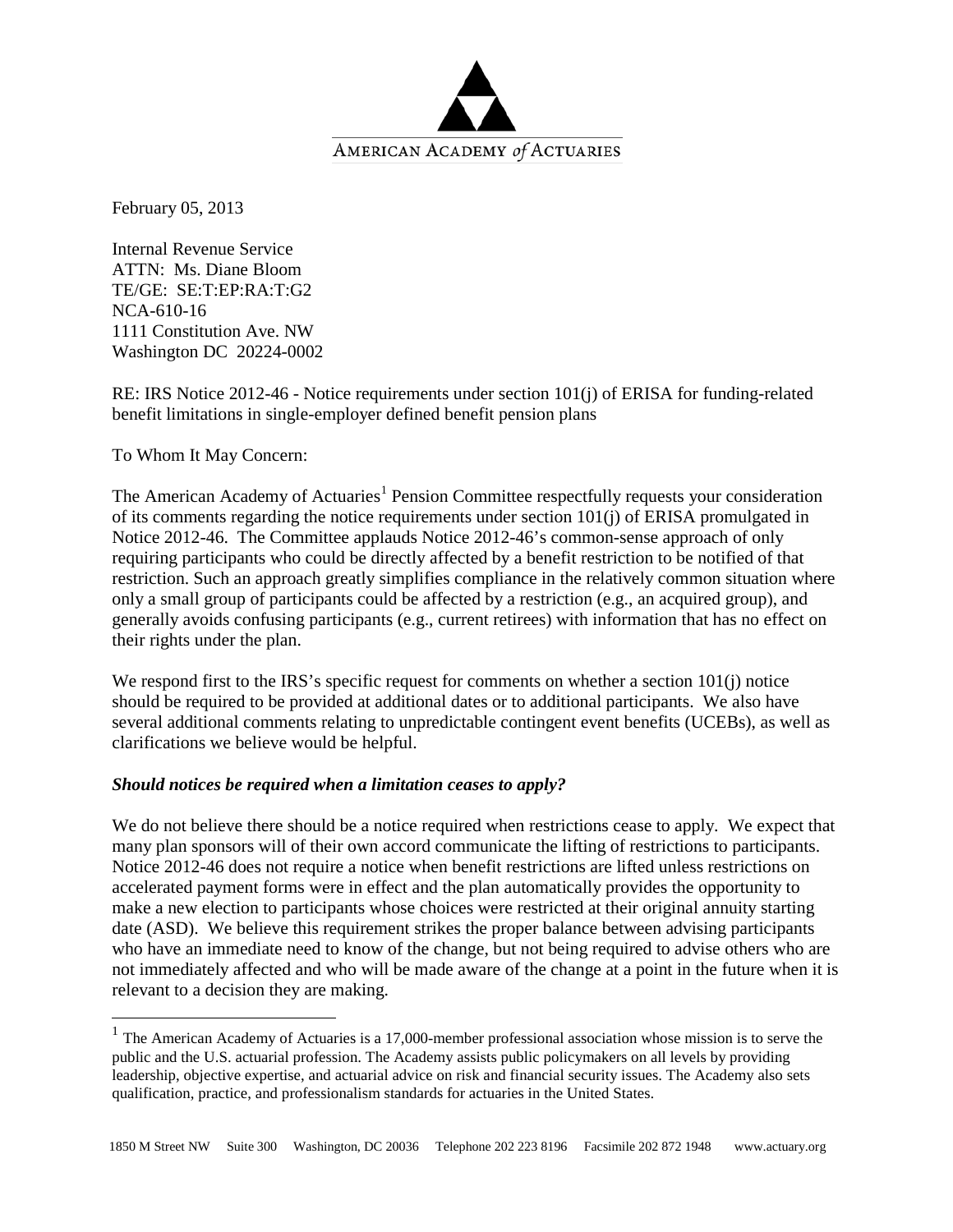## Specifically:

- If a restriction is being replaced with a different restriction (e.g., a plan that pays full lump sums moves from being at least 60% but less than 80% funded to being less than 60% funded, or vice versa) the participant will naturally be advised of the lifting of the old restriction in the notice explaining the new restriction.
- With respect to accrual restrictions, participants will be indirectly made aware of the lifting of restrictions when they receive their triennial benefit statement or when they request an accrued benefit statement. A statement could also be added to the Annual Funding Notice that accruals have resumed, along with the date they resumed.
- Participants are already told in the initial  $101(i)$  notice that the benefit restriction is temporary (i.e., that it will only remain in effect until plan funding improves). In addition, contact information for a plan representative who can answer questions is provided in the original notice. Thus a participant interested in a restricted distribution knows who to ask whether the restriction is still in effect and a participant who requests a benefit election package will find out through that process whether any restrictions apply. Similarly, participants have a contact person who at any time can advise them as to whether accruals have resumed.

## *Should periodic notices be required when benefit restrictions continue?*

We do not believe such a notice is needed to protect plan participants for reasons similar to those above (i.e., participants have already been advised that the restrictions will remain in place until the plan's funding improves, a contact person has been offered to answer questions, the continued operation of accrual restrictions will become known to participants through periodic benefit statements, and any participant seeking to begin benefits will be reminded again of the restrictions in effect, and their ability to defer benefit commencement, through the benefit election process).

If IRS and Treasury believe such periodic re-notification is important, we suggest it be done via a section in the Annual Funding Notice (similar to the section that advises participants that the plan is at risk).

## *Should notices be required for new participants, beneficiaries or alternate payees?*

New participants will typically not be vested or eligible to begin benefits for a number of years. With respect to limitations on benefit accruals, they will be advised of the benefits they are actually accruing through triennial benefit statements (or benefit statements at the request of the participant) or through disclosure on the Annual Funding Notice. Should they become vested, terminate and seek benefit commencement, they will become aware of the options available and their right to defer commencement through the option election process, and the same will hold true for alternate payees under qualified domestic relations orders (QDROs). As a result, we do not believe there is a need to periodically send 101(j) notices to new participants, beneficiaries and alternate payees if disclosure is made on the Annual Funding Notice. If IRS and Treasury believe that direct notification of new participants is important, they could be notified via an insert to the summary plan description (SPD) they are provided.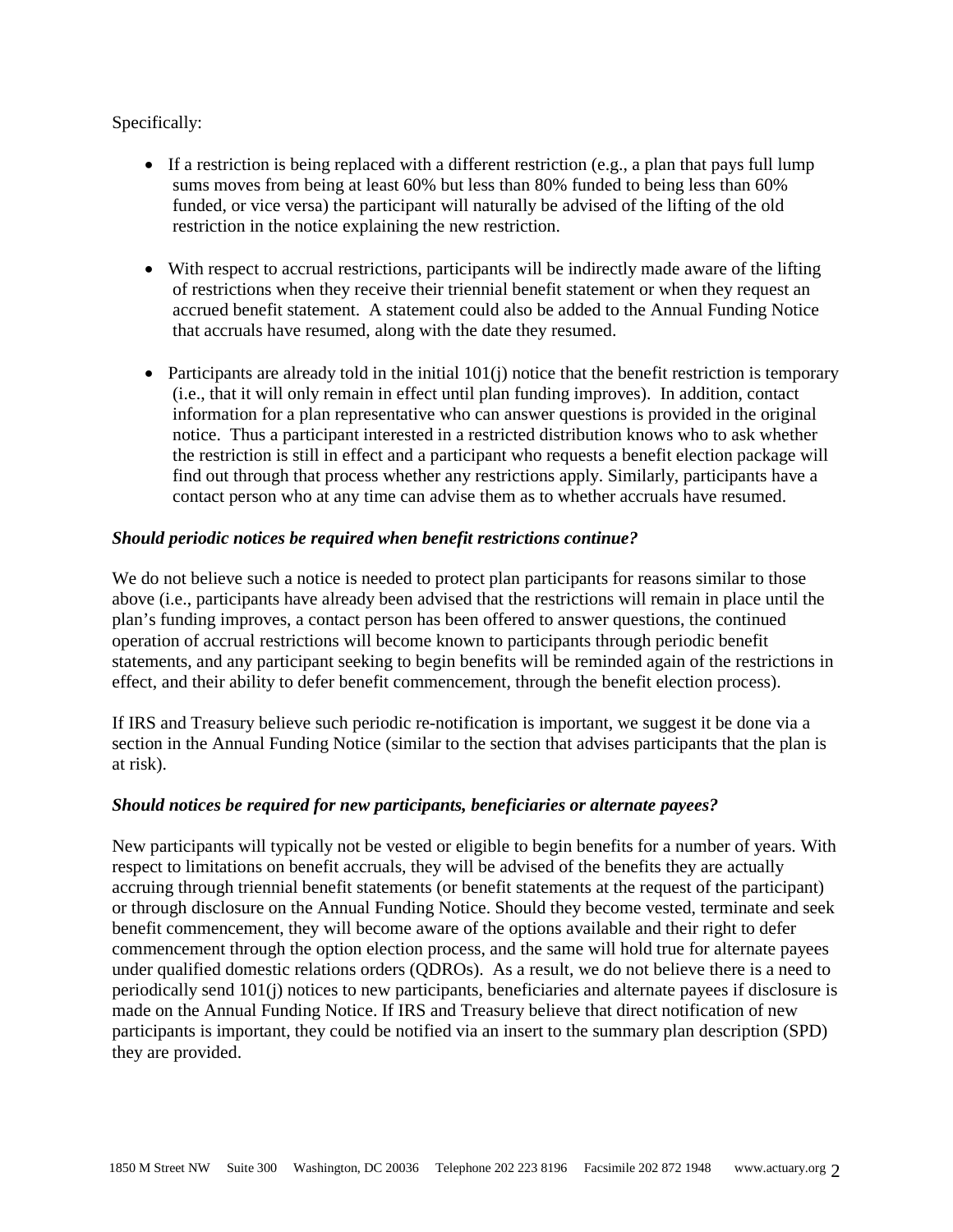# *Earlier Notice Required for Certain Unpredictable Contingent Event Benefits (UCEBs)*

Notice 2012-46 imposes an earlier deadline for some notices related to unpredictable contingent event benefits (UCEBs) than the statutory deadline. We believe that the Notice should not accelerate the statutory deadline, and we also have specific concerns as to whether it is possible for plan sponsors to comply with the requirements of Notice 2012-46 in many cases.

The Notice first states (in Q&A 3) the general rule that, for a plan that was at least 60% funded based on the AFTAP or presumed AFTAP, a notice is required within 30 days after the date the unpredictable contingent event (UCE) occurs that gives rise to UCEBs that will cause the plan to drop below 60% funded. However, the Notice then goes on to provide (in Q&A 6) that a notice for a UCEB restriction if the plan was at least 60% funded pre-UCE is due no later than the latest of:

- The date a notice of a plant closing under the Worker Adjustment and Retraining Notification Act (WARN) must be provided;
- 60 days before the occurrence of the UCE;
- 30 days after the employer makes the decision that causes the UCE to occur.

This rule essentially renders the general rule in Q&A 3 meaningless, and accelerates the notice when a plan is at least 60% funded pre-UCE. In many cases this rule will cause the notice to be due before the UCE occurs, before it is administratively feasible to deliver notices, and even before it is reasonably possible to determine that the UCEBs will be restricted.

Consider a situation in which the employer knows of a UCE that would under the terms of the plan trigger UCEBs. To comply with these rules, the plan sponsor would need to know, possibly well in advance of the UCE, not only that the UCE precipitating the payment of UCEBs will occur, but also the participants who will be affected and whether or not the combination of benefit enhancements and gains and losses on underlying plan obligations caused by the event will cause the AFTAP or presumed AFTAP to drop below 60%. For many UCEs this may be very difficult or impossible. For example:

- An employer announces an upcoming reduction in force, which may be wholly involuntary, or which may be involuntary only to the extent needed to hit targets after volunteers under a severance program (with severance payments not related to the qualified plan) are taken into account. It may be some time after the employer announces this program that the plan sponsor would be able to determine whether the event will cause the plan's AFTAP to drop below 60% and cause benefit restrictions.
- An employer announces that a facility is moving. Participants can either move to the new facility, or be treated as involuntarily terminated, triggering UCEBs under plan terms. Although the employer may know well in advance that the facility is moving, the employer may not know until after the facility closes the specific effect on the AFTAP.
- For plan sponsors who have funded their plans to 60% to avoid accrual restrictions with little or no cushion, even small numbers of events triggering UCEBs will drop the plan below 60% funded and prevent the UCEBs from taking effect. Such events may be the result of independent decisions made by managers and not known to senior management or the plan administrator until after the fact.